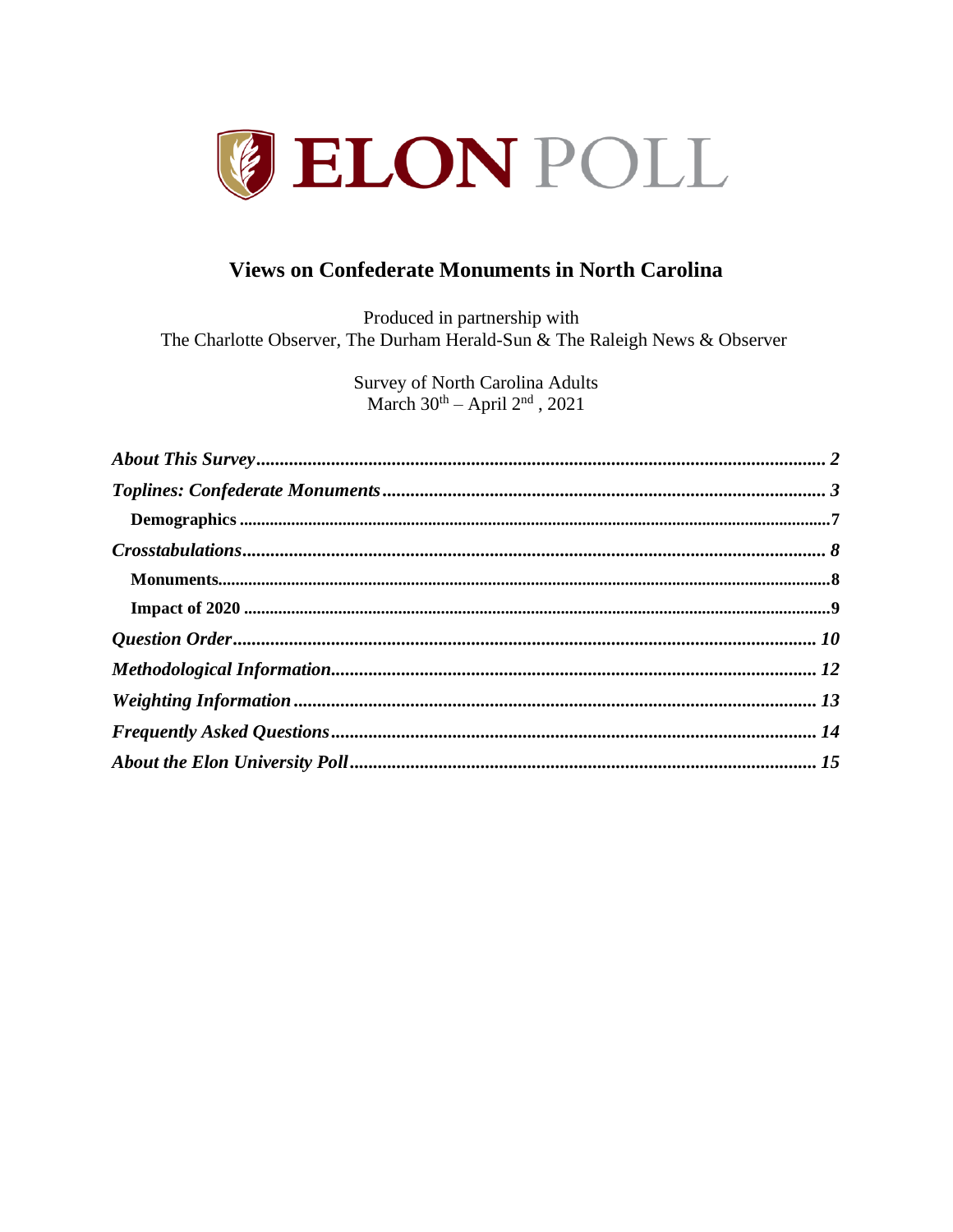

# <span id="page-1-0"></span>**About This Survey**

The Elon University Poll conducted a representative online survey of 1,395 in North Carolina from March  $30<sup>th</sup>$  -April  $2<sup>nd</sup>$  2021.

The overall results have a credibility interval of +/- 2.8 percentage points. Unless otherwise noted, results reported below are percentages (%) and sample sizes (N).

Part I of this survey's questionnaire explored attitudes and experiences related to COVID-19 vaccination.

Part II of this survey explored views related to Confederate monuments. Many of these items were previously polled in November 2019. Where possible, the numbers for repeated items are included in the report below as a point of comparison, shaded in grey.

For highlights and interpretation of the key findings from this survey, please see the press release associated with this report.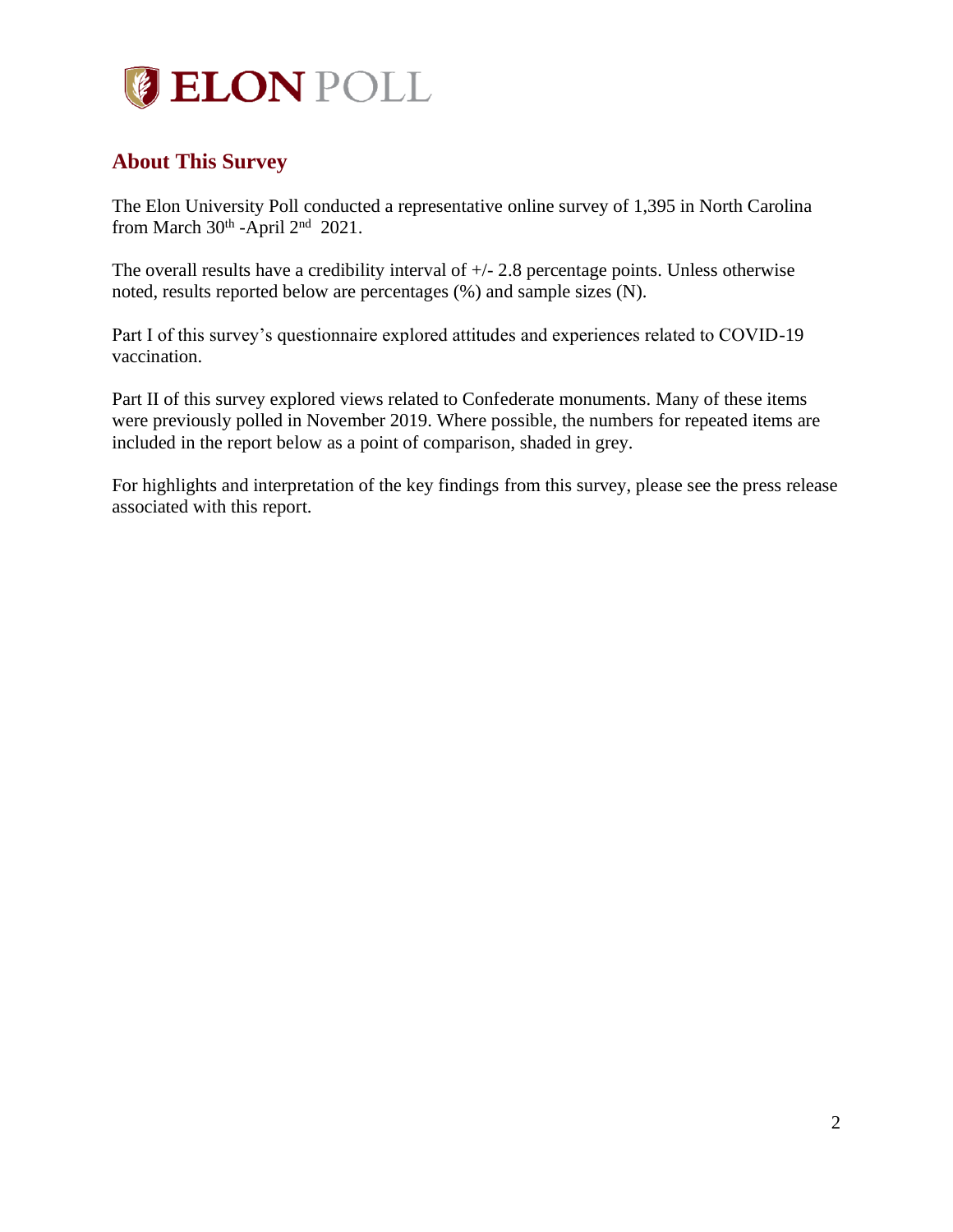

# <span id="page-2-0"></span>**Toplines: Confederate Monuments**

"Recently there has been some controversy about what to do with Confederate monuments on public, government-owned property (e.g. parks, city squares, court houses). Which of the following statements comes closest to your view?"

|                                       | 2021 |      | 2019  |
|---------------------------------------|------|------|-------|
|                                       | $\%$ | N    | $\%$  |
| Should be removed from public spaces. | 41.6 | 578  | 34.7  |
| Should remain in public spaces.       | 58.4 | 814  | 65.3  |
| Total                                 | 100  | 1392 | 100.0 |

"Do you think removing Confederate monuments from government property mostly helps or mostly hurts race relations, or does it not make much of a difference?"

|                     | 2021 |      | 2019          |
|---------------------|------|------|---------------|
|                     | $\%$ | N    | $\frac{0}{0}$ |
| <b>Mostly helps</b> | 28.4 | 396  | 24.6          |
| <b>Mostly hurts</b> | 39.4 | 549  | 35.5          |
| Not much difference | 32.2 | 450  | 39.9          |
| Total               | 100  | 1396 | 100.0         |

"Below you'll find a list of things that could be done with Confederate monuments on public, government-owned property (e.g. parks, city squares, court houses). For each one, indicate whether you think it is a good or bad idea:

Move them to history museums"

|                 | 2021          |      | 2019  |
|-----------------|---------------|------|-------|
|                 | $\frac{0}{0}$ | N    | $\%$  |
| Good idea       | 62.6          | 867  | 65.2  |
| <b>Bad</b> idea | 20.4          | 283  | 22.6  |
| No opinion      | 17.0          | 235  | 12.2  |
| Total           | 100           | 1384 | 100.0 |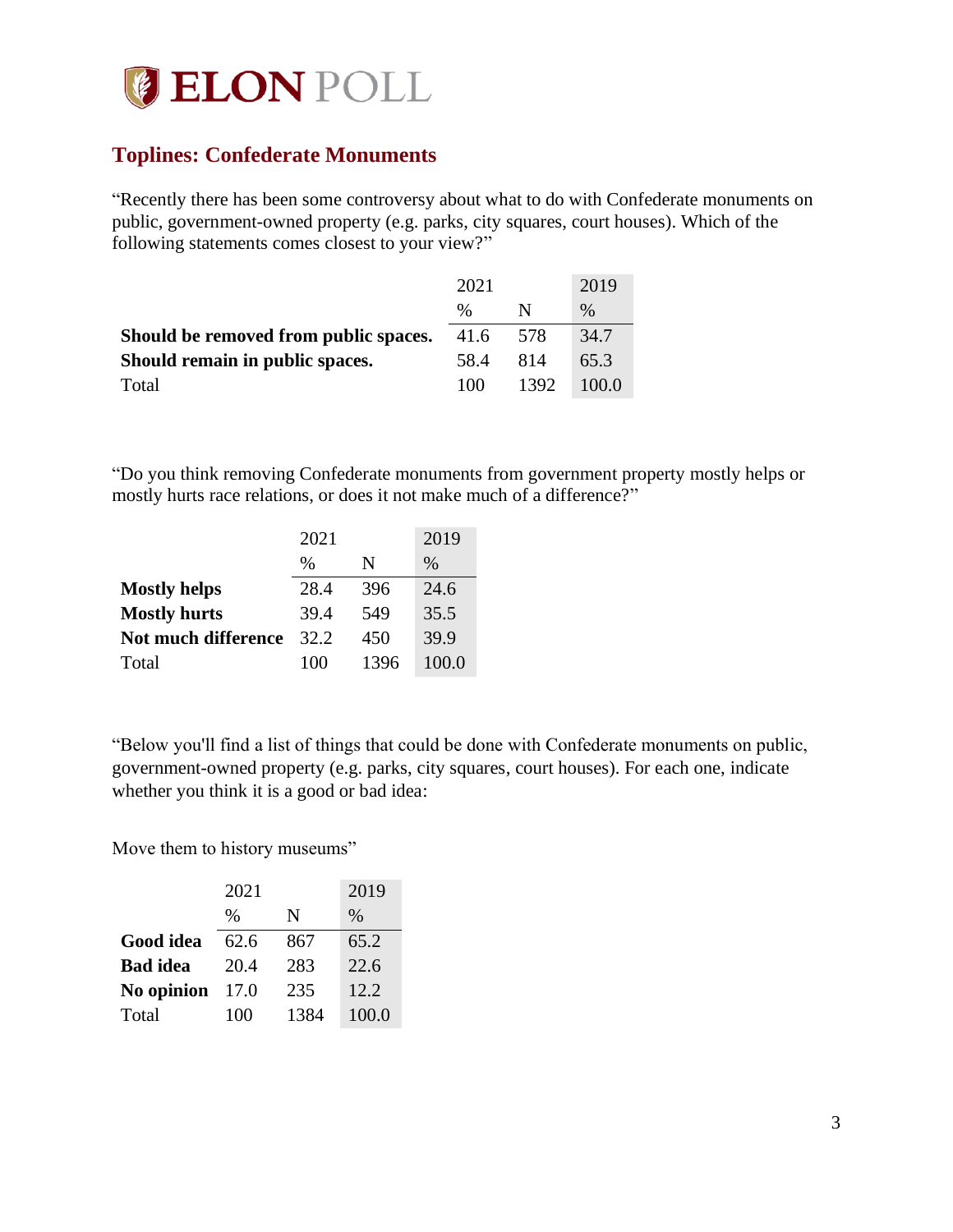

"Move them to Confederate cemeteries or memorials"

|                 | 2021          |      | 2019  |
|-----------------|---------------|------|-------|
|                 | $\frac{0}{0}$ | N    | $\%$  |
| Good idea       | 54.3          | 756  | 54.9  |
| <b>Bad</b> idea | 23.4          | 326  | 28.4  |
| No opinion      | 22.2          | 310  | 16.7  |
| Total           | 100           | 1392 | 100.0 |

"Install plaques beside them that provide historical context"

|                 | 2021          |      | 2019  |
|-----------------|---------------|------|-------|
|                 | $\frac{0}{0}$ | N    | $\%$  |
| Good idea       | 64.3          | 895  | 72.7  |
| <b>Bad</b> idea | 16.5          | 230  | 15.8  |
| No opinion      | 19.2          | 268  | 11.5  |
| Total           | 100           | 1392 | 100.0 |

"Replace them with monuments to honor Southerners who fought to end slavery"

|                 | 2021 |      | 2019  |
|-----------------|------|------|-------|
|                 | %    | N    | $\%$  |
| Good idea       | 36.5 | 506  | 37.1  |
| <b>Bad</b> idea | 32.1 | 445  | 35.0  |
| No opinion      | 31.4 | 436  | 27.9  |
| Total           | 100  | 1387 | 100.0 |

"Increase security around them to prevent them from being damaged"

|                 | $\frac{0}{0}$ | N    |
|-----------------|---------------|------|
| Good idea       | 43.9          | 609  |
| <b>Bad</b> idea | 29.4          | 407  |
| No opinion      | 26.7          | 370  |
| Total           | 100           | 1387 |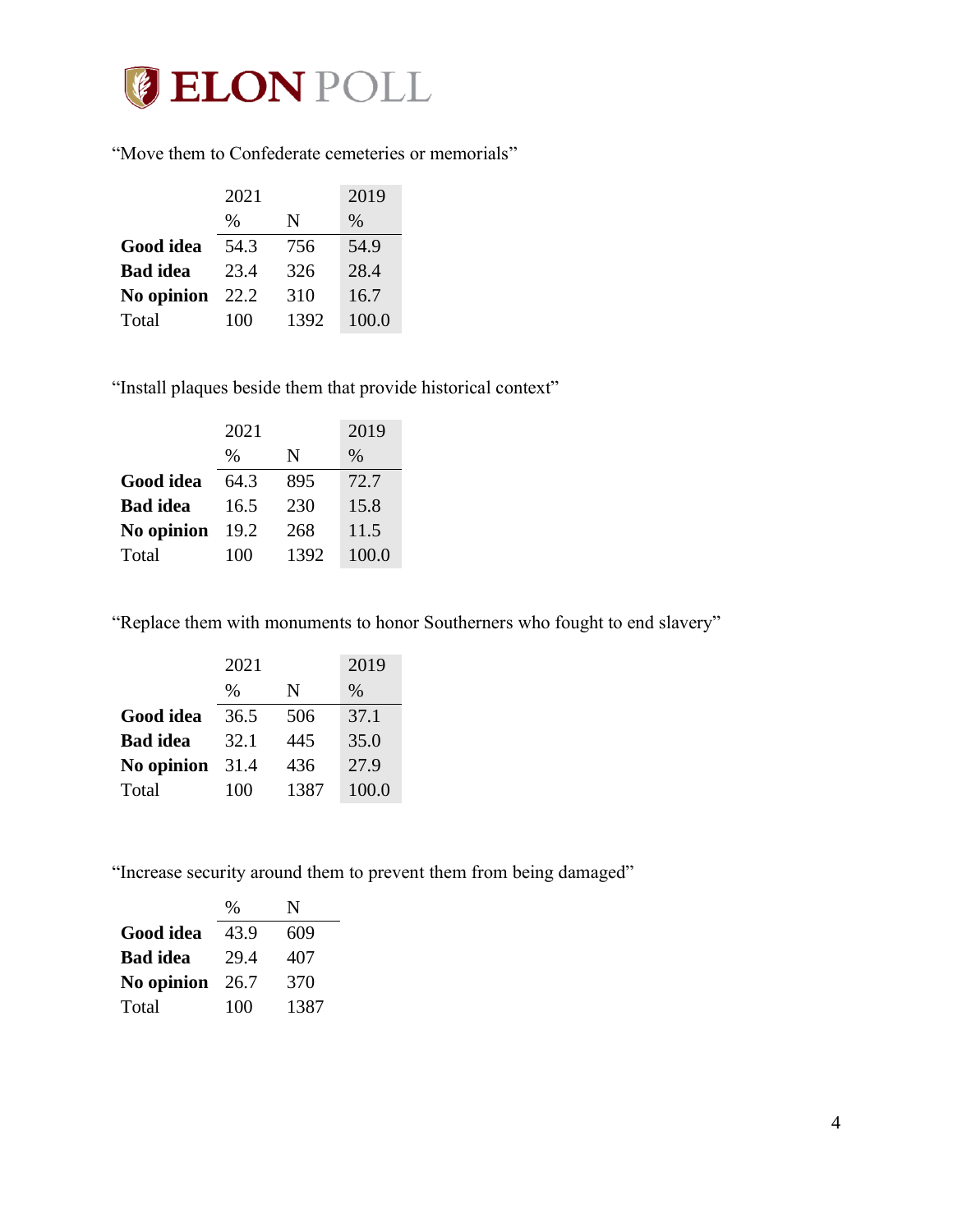# **JELON POLL**

"To what extent do you agree with each of the following statements about Confederate monuments:

They honor Confederate soldiers who passed away in the civil war."

|                          | 2021          |      | 2019  |
|--------------------------|---------------|------|-------|
|                          | $\frac{0}{0}$ | N    | $\%$  |
| <b>Strongly agree</b>    | 39.0          | 543  | 48.0  |
| <b>Somewhat agree</b>    | 28.4          | 395  | 27.6  |
| <b>Neither</b>           | 20.6          | 287  | 14.7  |
| Somewhat disagree        | 5.9           | 82   | 5.1   |
| <b>Strongly disagree</b> | 6.0           | 84   | 4.7   |
| Total                    | 100           | 1392 | 100.0 |

"They help people understand an important chapter in American history."

|                          | 2021 |      | 2019  |
|--------------------------|------|------|-------|
|                          | $\%$ | N    | $\%$  |
| <b>Strongly agree</b>    | 44.0 | 611  | 51.5  |
| <b>Somewhat agree</b>    | 24.8 | 345  | 24.0  |
| <b>Neither</b>           | 16.3 | 226  | 11.2  |
| <b>Somewhat disagree</b> | 7.7  | 107  | 7.7   |
| <b>Strongly disagree</b> | 7.3  | 102  | 5.7   |
| Total                    | 100  | 1390 | 100.0 |

"They glorify what the Confederacy fought for."

|                          | 2021          |      | 2019  |
|--------------------------|---------------|------|-------|
|                          | $\frac{0}{0}$ | N    | $\%$  |
| <b>Strongly agree</b>    | 27.3          | 377  | 29.7  |
| <b>Somewhat agree</b>    | 21.4          | 296  | 19.0  |
| <b>Neither</b>           | 26.2          | 362  | 22.4  |
| <b>Somewhat disagree</b> | 12.8          | 177  | 16.9  |
| <b>Strongly disagree</b> | 12.3          | 170  | 12.0  |
| Total                    | 100           | 1382 | 100.0 |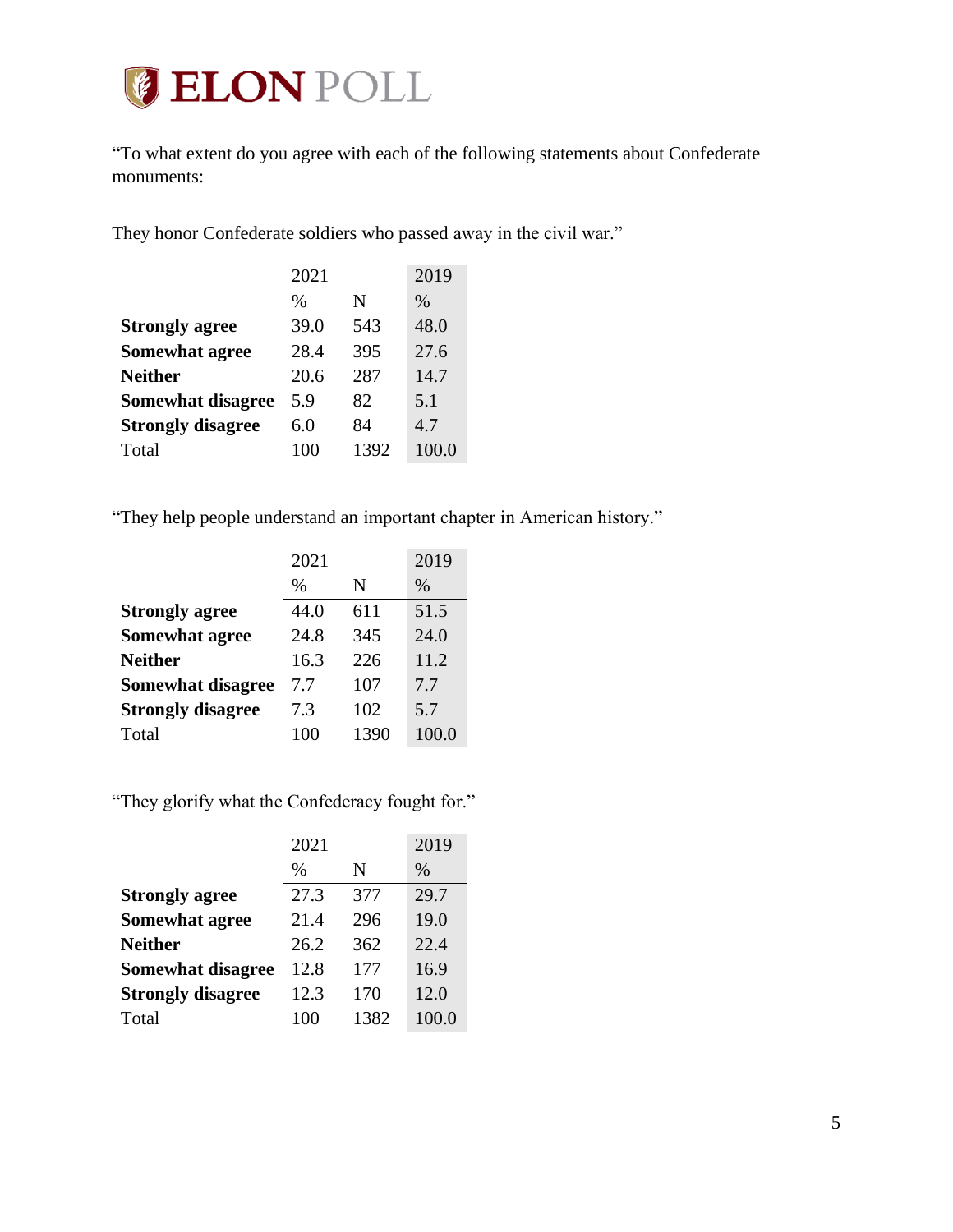

"What is your impression of the main cause of the Civil War?

|                             | 2021          |      | 2019          |
|-----------------------------|---------------|------|---------------|
|                             | $\frac{0}{0}$ | N    | $\frac{0}{0}$ |
| <b>Mainly about slavery</b> | 48.9          | 635  | 44.4          |
| Mainly about states' rights | 51.1          | 662  | 48.9          |
| <b>Other</b>                | n/a           |      | 6.7           |
| Total                       | 100           | 1297 | 100.0         |

"How much do you think the legacy of slavery affects the position of Black people in American society today?"

|               | 2021 |      | 2019  |
|---------------|------|------|-------|
|               | $\%$ | N    | $\%$  |
| Not at all    | 13.2 | 183  | 14.1  |
| Not much      | 21.1 | 294  | 22.5  |
| A fair amount | 29.9 | 416  | 34.9  |
| A great deal  | 35.8 | 498  | 28.5  |
| Total         | 100  | 1392 | 100.0 |

"Did the killing of George Floyd and other events in 2020 make you more or less in favor of removing Confederate monuments or did it not make much difference?"

|               | $\%$ | N    |
|---------------|------|------|
| More in favor | 31.5 | 439  |
| Less in favor | 16.7 | 232  |
| No difference | 51.8 | 722  |
| Total         | 100  | 1393 |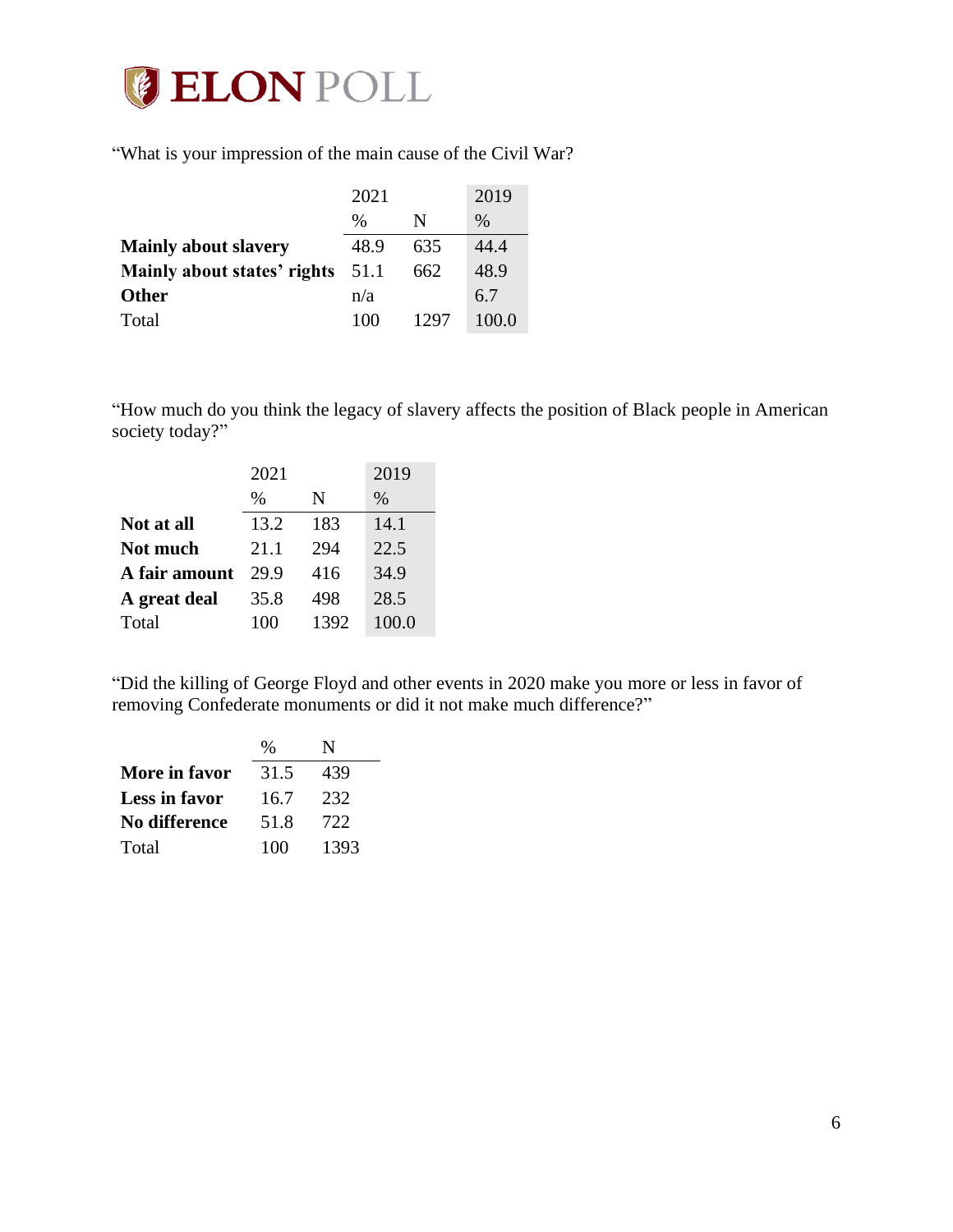

## <span id="page-6-0"></span>**Demographics**

## Gender

|                                   | $\%$ | N    |
|-----------------------------------|------|------|
| <b>Male</b>                       | 48.0 | 670  |
| <b>Female</b>                     | 52.0 | 726  |
| Total                             | 100  | 1396 |
|                                   |      |      |
| Age                               |      |      |
|                                   | $\%$ | N    |
| 18 to 24                          | 12.6 | 176  |
| 25 to 44                          | 33.8 | 472  |
| 45 to 64                          | 34.1 | 476  |
| $65+$                             | 19.5 | 272  |
| Total                             | 100  | 1396 |
|                                   |      |      |
|                                   |      |      |
| Race                              |      |      |
|                                   | $\%$ | N    |
| White (non-Hispanic)              | 67.0 | 935  |
| <b>Black</b>                      | 21.0 | 293  |
| <b>Other</b>                      | 12.0 | 168  |
| Total                             | 100  | 1396 |
|                                   |      |      |
| Party Identification <sup>1</sup> |      |      |
|                                   | $\%$ | N    |
| Republican                        | 30.0 | 419  |
| <b>Neither</b>                    | 35.0 | 489  |
| <b>Democrat</b>                   | 35.0 | 489  |
| Total                             | 100  | 1396 |
|                                   |      |      |
| County Density <sup>2</sup>       |      |      |
|                                   | $\%$ | N    |
| <b>Rural</b>                      | 39.4 | 550  |
| Suburban                          | 25.1 | 350  |
| <b>Urban</b>                      | 35.5 | 496  |
| Total                             | 100  | 1396 |
|                                   |      |      |

<sup>1</sup> Self-identified.

<sup>2</sup> County type was determined according to classifications created by the <u>NC Rural Center</u>.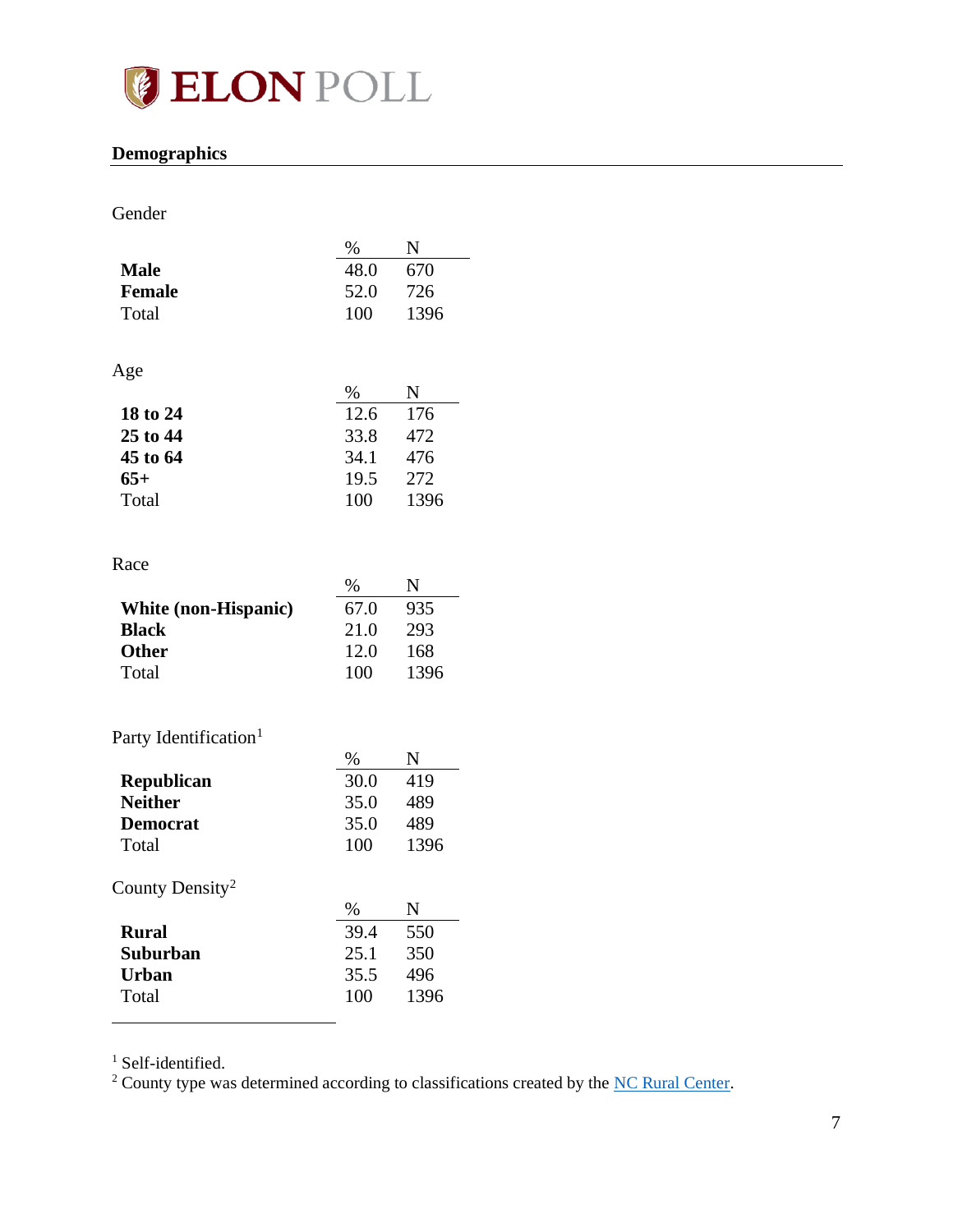

# <span id="page-7-0"></span>**Crosstabulations**

Note: In this section of the report, the numbers reported are row percentages, and comparisons can be made within columns. Due to weights and rounding, row percentages do not always sum to 100. Caution is warranted when interpreting differences in the crosstabulations. Sub-group sample sizes are smaller, and therefore the credibility intervals for these estimates are wider.

#### <span id="page-7-1"></span>**Monuments**

"Recently there has been some controversy about what to do with Confederate monuments on public, government-owned property (e.g. parks, city squares, court houses). Which of the following statements comes closest to your view?"

|                            | <b>Should Remain</b> | <b>Should be Removed</b> | Total |
|----------------------------|----------------------|--------------------------|-------|
|                            | $\%$                 | $\%$                     | $\%$  |
| Less than Bachelors        | 63                   | 37                       | 100   |
| <b>Bachelors or Higher</b> | 48                   | 52                       | 100   |
| 18 to 24                   | 47                   | 53                       | 100   |
| 25 to 44                   | 51                   | 49                       | 100   |
| 45 to 64                   | 64                   | 36                       | 100   |
| $65+$                      | 69                   | 31                       | 100   |
| Republican                 | 84                   | 16                       | 100   |
| Neither                    | 62                   | 38                       | 100   |
| Democrat                   | 33                   | 67                       | 100   |
| White                      | 70                   | 30                       | 100   |
| <b>Black</b>               | 25                   | 75                       | 100   |
| Other                      | 51                   | 49                       | 100   |
| Rural                      | 68                   | 32                       | 100   |
| Suburban                   | 60                   | 40                       | 100   |
| Urban                      | 47                   | 53                       | 100   |
| Total                      | 58                   | 42                       | 100   |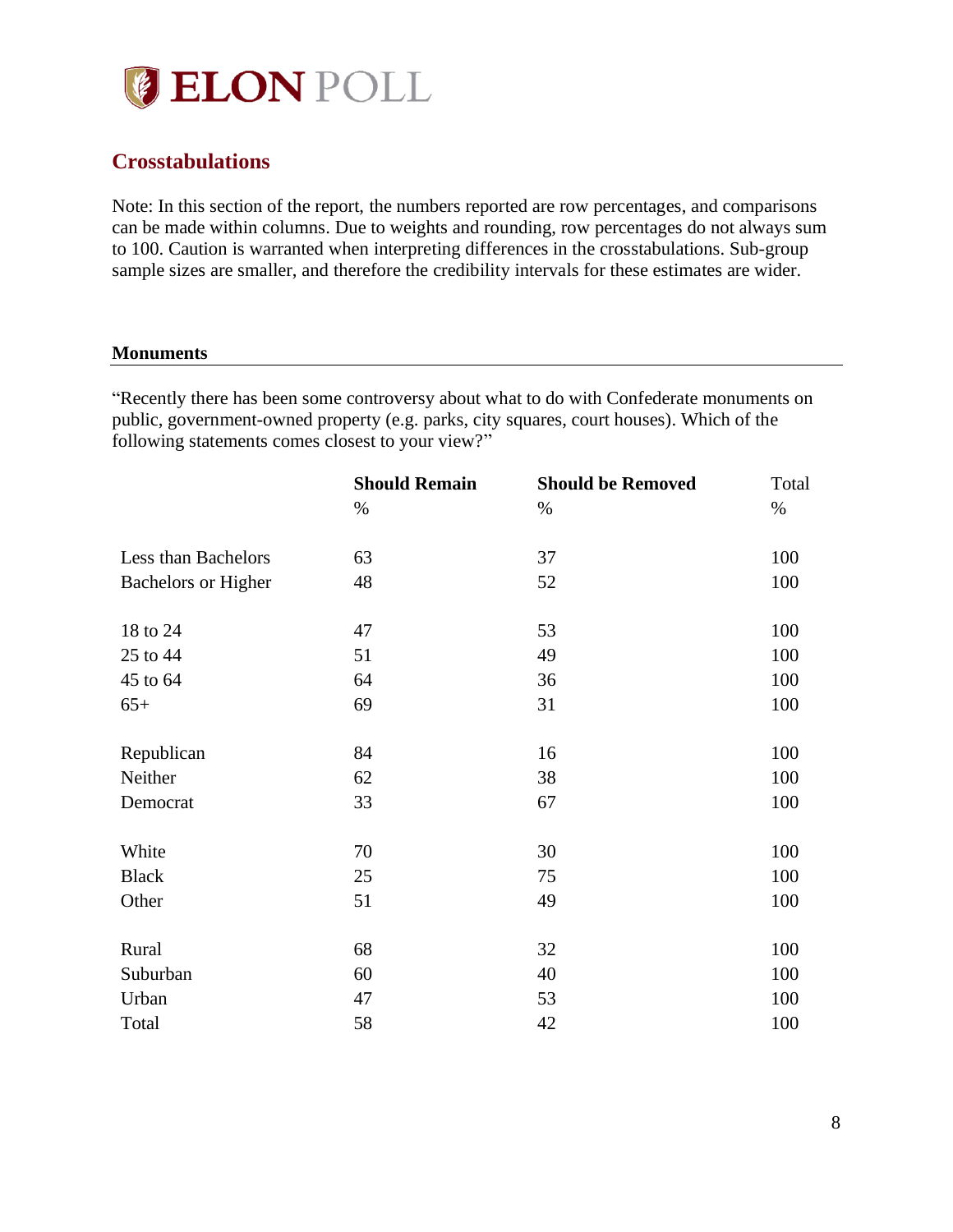

## <span id="page-8-0"></span>**Impact of 2020**

"Did the killing of George Floyd and other events in 2020 make you more or less in favor of removing Confederate monuments or did it not make much difference?"

|                            | More in<br>favor | Less in<br>favor | N <sub>0</sub><br>difference | Total |
|----------------------------|------------------|------------------|------------------------------|-------|
|                            | $\%$             | $\%$             | $\%$                         | $\%$  |
| Less than Bachelors        | 29               | 18               | 53                           | 100   |
| <b>Bachelors or Higher</b> | 38               | 13               | 49                           | 100   |
| 18 to 24                   | 50               | 24               | 26                           | 100   |
| 25 to 44                   | 37               | 18               | 45                           | 100   |
| 45 to 64                   | 26               | 14               | 60                           | 100   |
| $65+$                      | 19               | 16               | 65                           | 100   |
| Republican                 | 13               | 28               | 60                           | 100   |
| Neither                    | 23               | 13               | 64                           | 100   |
| Democrat                   | 56               | 11               | 33                           | 100   |
| White                      | 21               | 18               | 61                           | 100   |
| <b>Black</b>               | 60               | 11               | 29                           | 100   |
| Other                      | 39               | 21               | 40                           | 100   |
| Rural                      | 24               | 17               | 59                           | 100   |
| Suburban                   | 31               | 16               | 52                           | 100   |
| Urban                      | 40               | 16               | 44                           | 100   |
| Total                      | 32               | 17               | 52                           | 100   |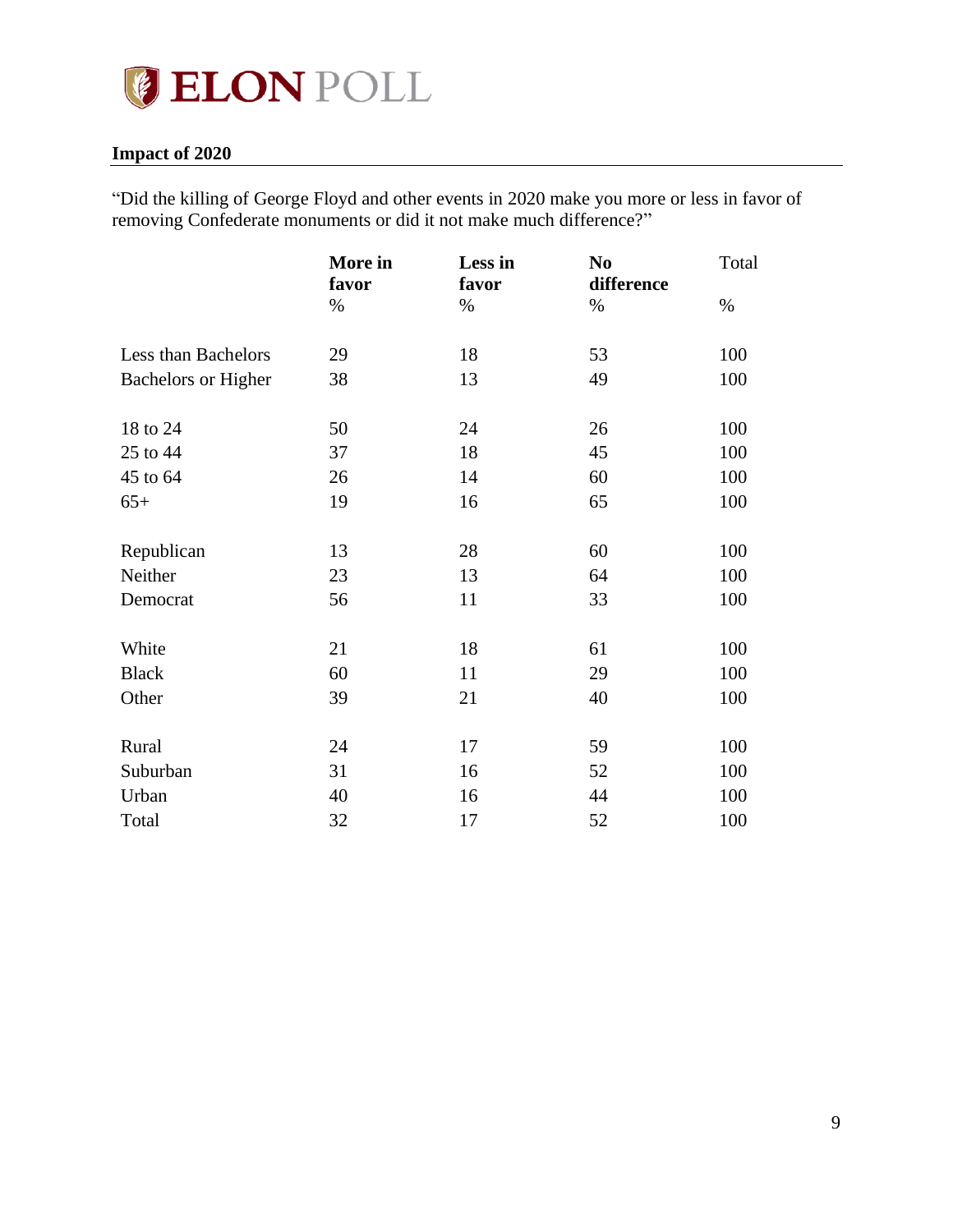

# <span id="page-9-0"></span>**Question Order**

- 1. Have you already taken a COVID-19 vaccine?
- 2. Are you currently eligible to take a COVID-19 vaccine?
- 3. Do you plan to take a COVID-19 vaccine?
- 4. Have you attempted to get a COVID-19 vaccine?
- 5. Why were you unable to get a COVID-19 vaccine?
- 6. If you were to take a COVID-19 vaccine, how worried would you be about the side effects?
- 7. What is the most important reason why you said "piped text" about intending to take a COVID-19 vaccine?
- 8. Which of the vaccines did you take?
- 9. Have you already taken your second vaccine dose?
- 10. Has it been two weeks or more since you received your last dose?
- 11. Overall, are you glad you took the vaccine or do you wish you hadn't taken it?
- 12. Overall, how easy or difficult was your experience of getting the COVID-19 vaccine- from making the appointment to taking the vaccine itself?
- 13. Did you experience any negative side effects from the vaccine?
- 14. Did any of the negative side effects cause you more than a minor disruption?
- 15. Since taking the vaccine, have you felt more relaxed around other people, less relaxed, or has it not made much of a difference for you?
- 16. What is something you have done since being vaccinated, or that you are looking forward to doing, that you weren't able to do in the past year?
- 17. Which of these statements is closest to your view about how COVID-19 restrictions have been lifted in North Carolina?
- 18. By July 4th of this year, how do you think life in North Carolina will be in terms of the pandemic?
- 19. This next set of questions have to do with Confederate monuments.
- 20. Recently there has been some controversy about what to do with Confederate monuments on public, government-owned property (e.g. parks, city squares, court houses). Which of the following statements comes closest to your view?
- 21. Do you think removing Confederate monuments from government property mostly helps or mostly hurts race relations, or does it not make much of a difference?
- 22. Below you'll find a list of things that could be done with Confederate monuments on public, government-owned property (e.g. parks, city squares, court houses). For each one, indicate whether you think it is a good or bad idea:
	- a. Move them to history museums
	- b. Move them to Confederate cemeteries or memorials
	- c. Install plaques beside them that provide historical context
	- d. Replace them with monuments to honor Southerners who fought to end slavery
	- e. Increase security around them to prevent them from being damaged
- 23. To what extent do you agree with each of the following statements about Confederate monuments:
	- a. They honor Confederate soldiers who passed away in the Civil War.
	- b. They help people understand an important chapter in American history.
	- c. They glorify what the Confederacy fought for.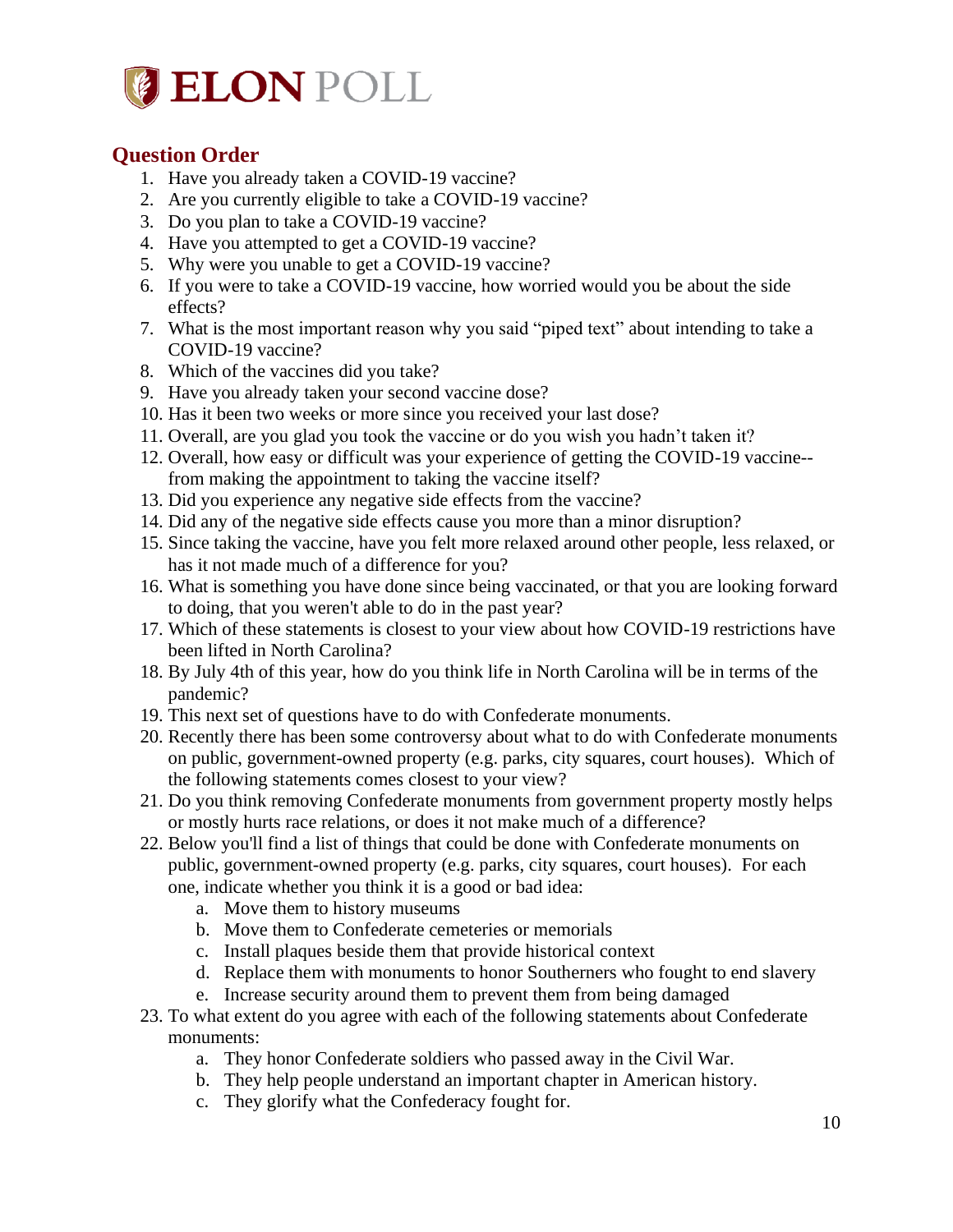

- 24. What is your impression of the main cause of the Civil War?
- 25. How much do you think the legacy of slavery affects the position of Black people in American society today?
- 26. Did the killing of George Floyd and other events in 2020 make you more or less in favor of removing Confederate monuments or did it not make much difference?
- 27. In which North Carolina county do you reside?
- 28. What is your zip code?
- 29. How old are you?
- 30. What is your gender
- 31. What is your race? Select all that apply.
- 32. Are you Hispanic or Latino?
- 33. What is your annual household income?
- 34. What is the highest level of education you have completed?
- 35. With what religious tradition do you most closely identify?
- 36. Would you describe yourself as a Born-Again or Evangelical Christian?
- 37. Lots of things come up that keep people from attending religious services even if they want to. Thinking about your life these days, how often do you attend religious services outside of weddings and funerals?
- 38. Do you consider yourself a Democrat, Republican, Independent or something else?
- 39. Do you lean more towards the Democratic party or the Republican party?
- 40. Would you consider yourself a strong Democrat?
- 41. Would you consider yourself a strong Republican?
- 42. Are you registered to vote in North Carolina?
- 43. How much of the time do you think you can trust the federal government in Washington to do what is right?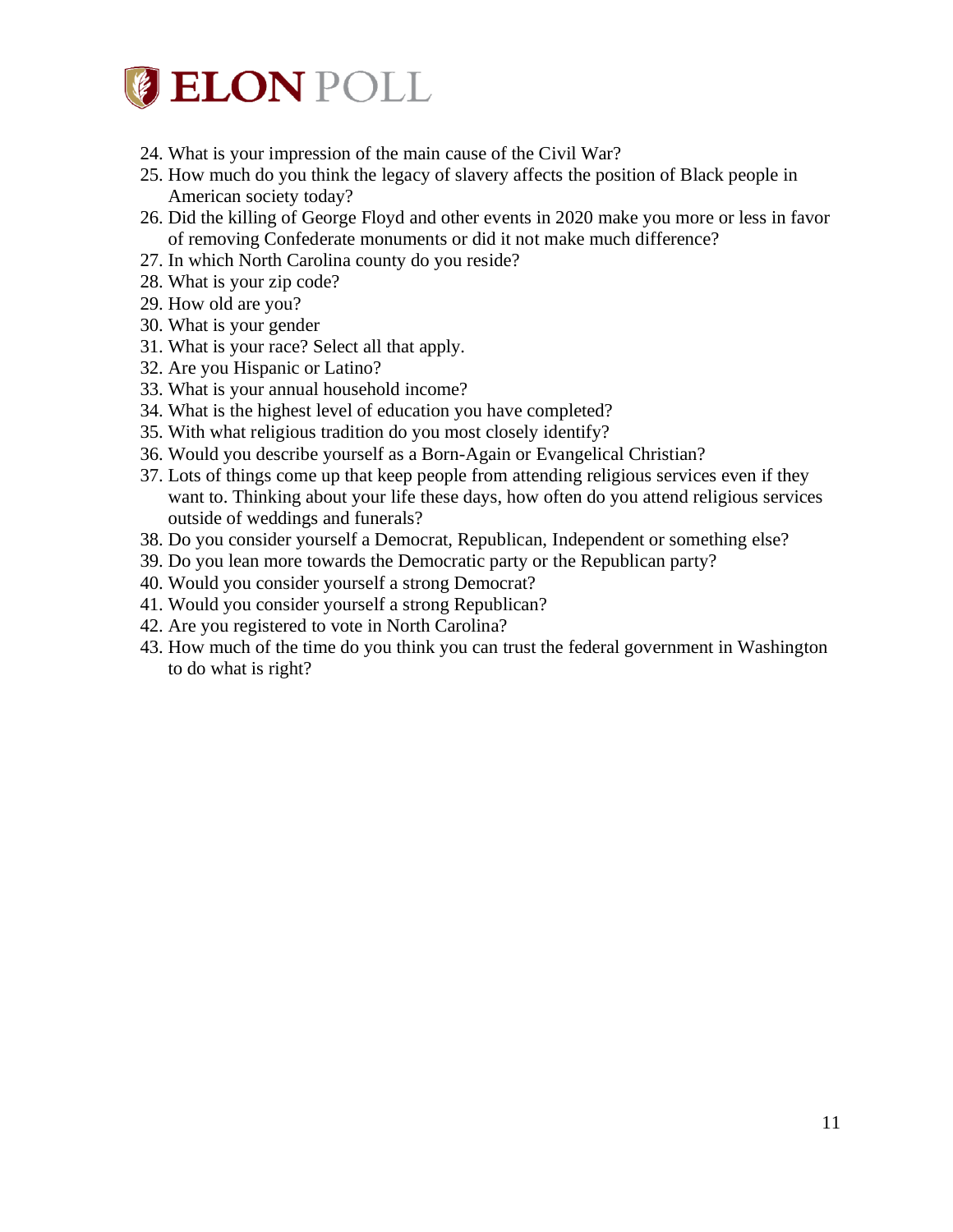

## <span id="page-11-0"></span>**Methodological Information**

| Mode:                     | Online                                                  |
|---------------------------|---------------------------------------------------------|
| Population:               | North Carolina Adult Residents                          |
| Dates in the field:       | March 30-April 2, 2021                                  |
| Sample Size:              | 1.395                                                   |
| Credibility Interval      | $+/- 2.8\%$                                             |
| Weighting Variables (NC): | Education, Party Identification, Age, Sex, Race, County |
|                           | Density, Vaccination Rate                               |

#### *Procedure*

The Elon University Poll used an online sample provided by Lucid, LLC. Respondents were recruited for this sample from many sample providers in the Lucid marketplace and received small amounts of compensation in exchange for their opinions. The survey was not an openlinked posted on social media, but rather was by direct invitation to a very large national pool of people who agree to take online surveys. More information about the Lucid marketplace and quality tests are available [here.](https://luc.id/quality/) Quotas on race, Hispanic ethnicity, sex, and age were applied prior to online survey commencement.

Online interviews were included in the final dataset if respondents spent a minimum length of time on the interview and particular sections, and if a respondent progressed through the entire survey. Open-ended online responses were individually inspected by the poll directors, who then deleted thirty cases that were invalid. Respondents were recruited to the survey with a generic description about issues in North Carolina.

#### *Credibility Interval*

Unlike a traditional random digit-dial telephone survey, online surveys do not have traditional margin of errors. Nonprobability quota samples like these do not adhere to assumptions of random selection. To account for uncertainty inherent in any sample-based research design, we provide a credibility interval. More information about this technique can be found [here.](https://www.aapor.org/Education-Resources/Election-Polling-Resources/Margin-of-Sampling-Error-Credibility-Interval.aspx) The credibility interval was calculated by inflating traditional confidence intervals by a design effect calculated using the squared sum of weights. For this North Carolina sample, this means: (1.038 \* 2.62= 2.723). We round these values up for presentation of results. As with all surveys, total survey error often exceeds sampling error.

#### *Support for Transparency*

The Elon University Poll supports transparency in survey research and is a charter member of the American Association for Public Opinion Research Transparency Initiative, which is a program promoting openness and transparency about survey research methods and operations among survey research professionals and the industry. All information about the Elon University Poll that we release to the public conforms to reporting conventions recommended by the American Association for Public Opinion Research and the National Council on Public Polls.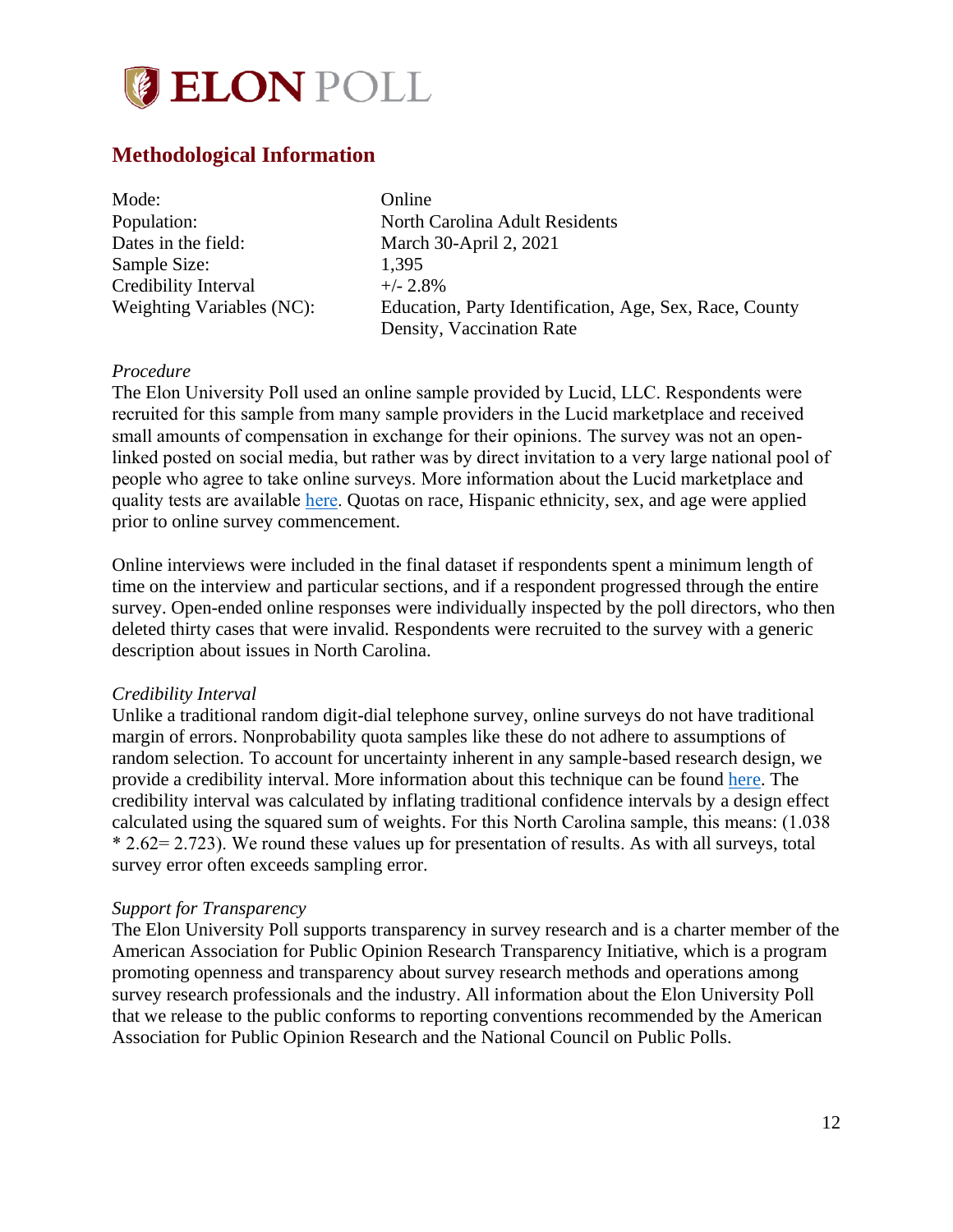

# <span id="page-12-0"></span>**Weighting Information**

Weights were generated in Stata using a technique known as iterative proportional fitting, also known as raking. The weight variable was calculated based on all of the variables in the table below. \*Party identification population parameters are estimates. Covid-19 one-dose vaccination rate was obtained from NC DHHS dashboard on 4/4/21.

|                              | <b>Population</b><br>$\frac{0}{0}$ | Unweighted<br>$\frac{1}{2}$ | Weighted<br>$\frac{0}{0}$ |
|------------------------------|------------------------------------|-----------------------------|---------------------------|
| 18-24                        | 13                                 | 10                          | 13                        |
| 25-44                        | 34                                 | 35                          | 34                        |
| 45-64                        | 34                                 | 35                          | 34                        |
| $65+$                        | 20                                 | 20                          | 20                        |
| Male                         | 48                                 | 47                          | 48                        |
| Female                       | 52                                 | 53                          | 52                        |
| White                        | 67                                 | 66                          | 67                        |
| <b>Black</b>                 | 21                                 | 20                          | 21                        |
| Other                        | 12                                 | 14                          | 12                        |
| Hispanic                     | 9                                  | $\tau$                      | 9                         |
| Not Hispanic                 | 91                                 | 93                          | 91                        |
| < Bachelor's                 | 70                                 | 62                          | 70                        |
| Bachelor's or more           | 30                                 | 38                          | 30                        |
| <b>Rural County</b>          | 39                                 | 41                          | 39                        |
| Suburban                     | 25                                 | 24                          | 25                        |
| Urban                        | 36                                 | 35                          | 36                        |
| Republican                   | 30                                 | 30                          | 30                        |
| Neither                      | 35                                 | 35                          | 35                        |
| Democrat                     | 35                                 | 35                          | 35                        |
| At least one dose of vaccine | 38                                 | 44                          | 38                        |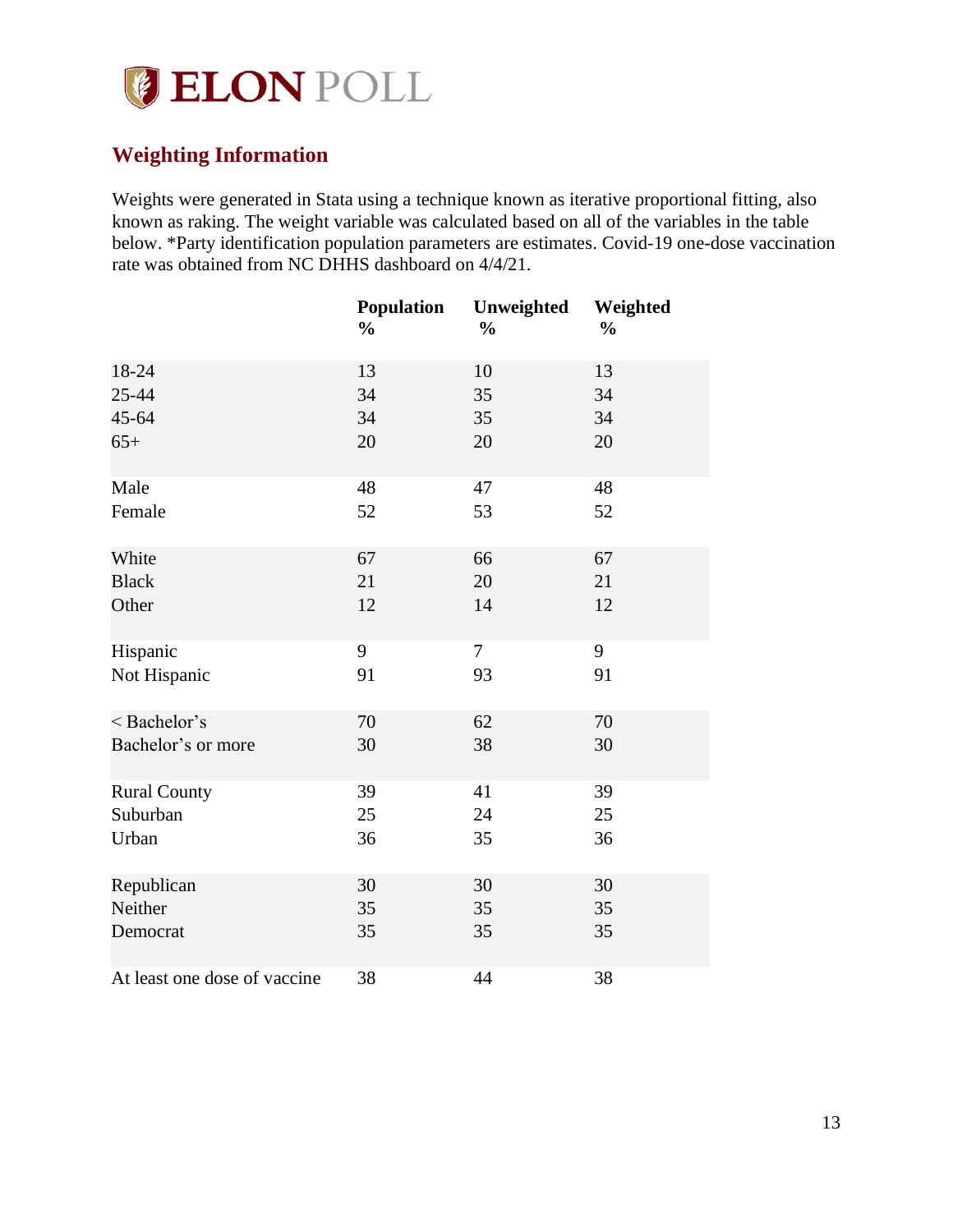

# <span id="page-13-0"></span>**Frequently Asked Questions**

## **1. Who pays for the Elon University Poll?**

Elon University fully funds the Elon University Poll. The poll operates under the auspices of the College of Arts and Sciences at Elon University, led by Dean Gabie Smith. The Elon University administration, led by Dr. Connie Ledoux Book, president of the university, fully supports the Elon University Poll as part of its service to the community. Because of this generous support, the Elon University Poll does not engage in any contract work. This permits the Elon University Poll to operate as a neutral, non-biased, non-partisan resource.

## **2. Does the Elon University Poll favor a certain party?**

The Elon University Poll is an academic, non-partisan survey research organization. We do not engage or work with any political candidates or parties. We employ best practices to ensure the results are not biased.

## **3. Did you weight the data?**

Yes. We apply weights to the data. For this survey, we generated results using raking based on U.S. Census data. For more details, see the Weighting Information above.

## **4. What are the advantages and disadvantages of online surveys over traditional randomdigital dial surveys?**

Traditional telephone surveys have a clear advantage over online surveys such as this in that assumptions of equal probability of selection are more appropriate. Furthermore, online surveys do not capture opinions of respondents who lack internet access.

However, our opinion is that [declining telephone response rates](http://www.pewresearch.org/fact-tank/2019/02/27/response-rates-in-telephone-surveys-have-resumed-their-decline/) and the growth in online sample pool sizes have narrowed quality differences between the two modes. In the case of this survey, we hoped to capture opinions related to a breaking news item. An online survey enabled us to quickly gather a large enough sample size to make inferences about the U.S. population. Additionally, like many college students, our student survey interviewers are not on campus at this time.

Additional information about opt-in surveys in general is available from AAPOR and the [Pew Research Center.](http://www.pewresearch.org/fact-tank/2018/08/06/what-are-nonprobability-surveys/)